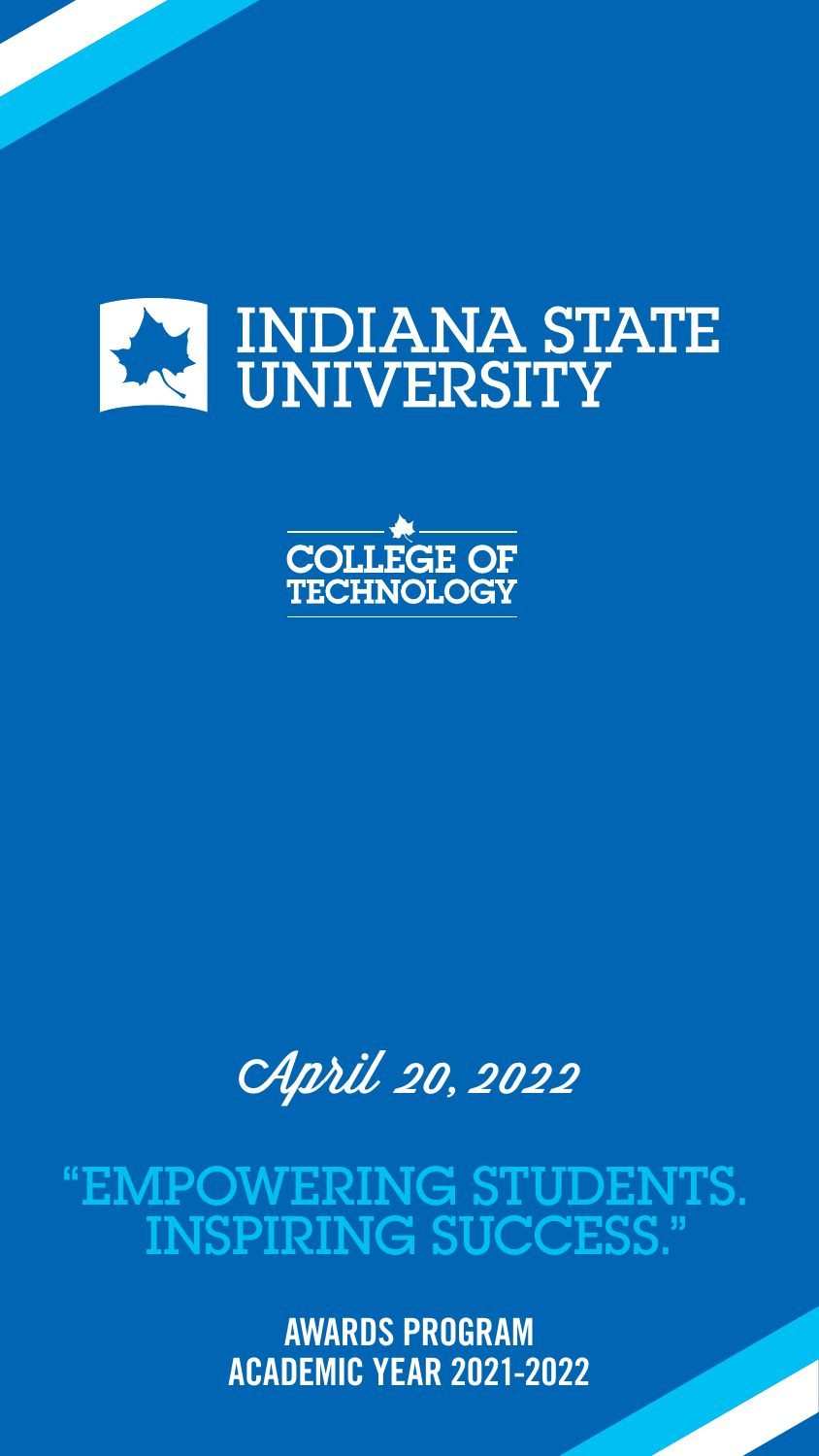## Awards

**Excellence in Faculty Teaching Betsy Wilkinson (BE)**

**Excellence in Faculty Research Sheikh Ferdous (AETM)**

**Excellence in Faculty Service Randy Peters (AETM)**

**Staff of the Year Christina Cantrell (COT Student Services)**

**Excellence in Advising Benjamin Thomson (AETM)**

**Outstanding Faculty Council Service Farman Moayed (BE)**

**Outstanding Community Engagement ASME STEM Day** 

Hoosier Prairie Elementary School

### **Student Organization of the Year Indiana State University**

Collegiate MCAA Chapter

# Retiring Faculty

**Ernest Sheldon (BE) Carroll Graham (HRDPT)**

# Retiring Staff

**Elaine Ross (Air Force ROTC) Ann Mitchell (ECET)**

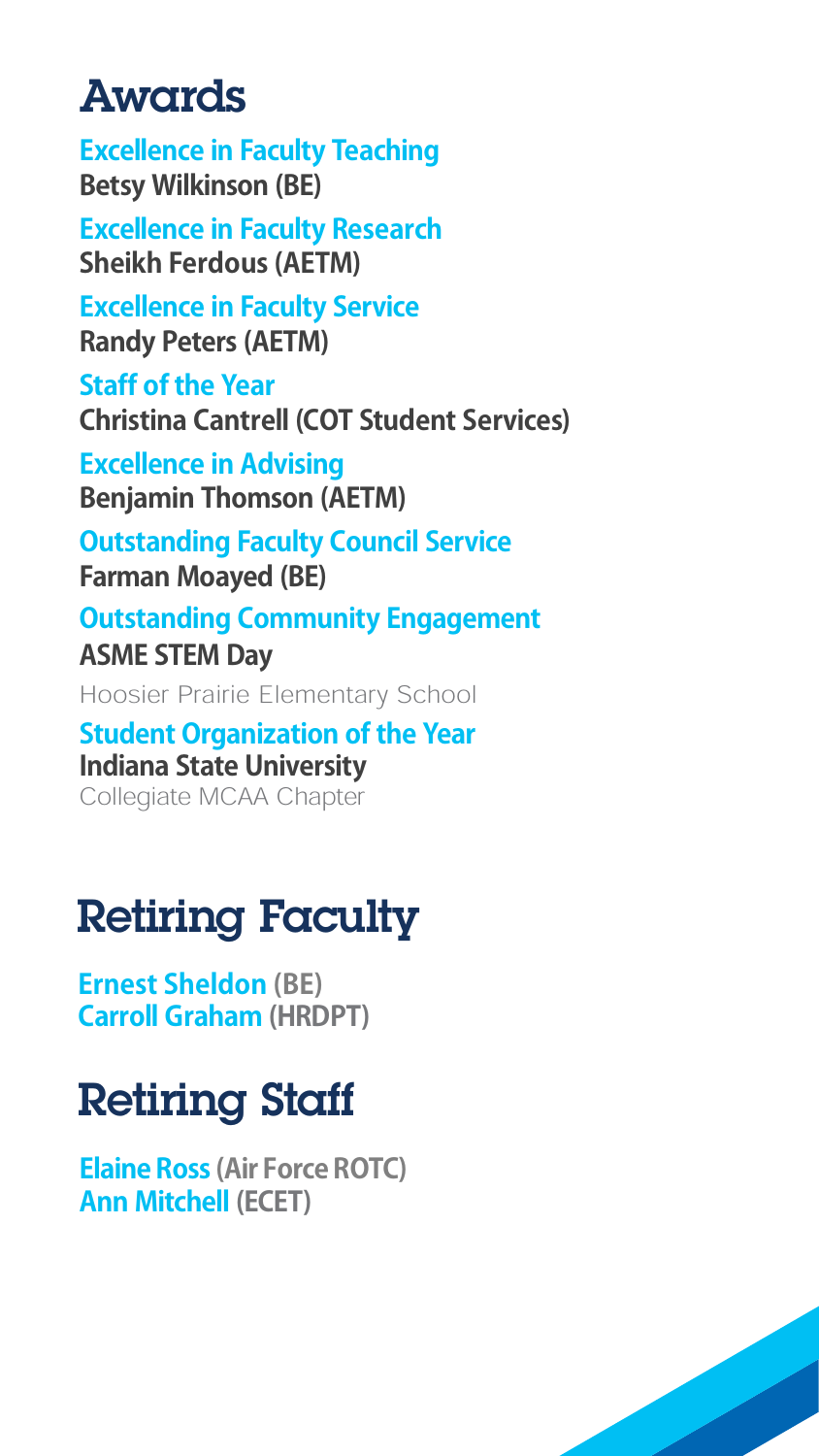## Promotion to Full Professor

**Alister McLeod (AETM)**

### Tenure and Promotion to Associate Professor

**Ahmed Mohamed (AETM) Maria Javaid (ECET) Philip Lee (ECET) Joyce Robinson (HRDPT)**

## Promotion to Senior Instructor

**Rich Tarr (AETM) Andy Perry (BE) Kim Smith (BE)**

# COT Leadership Team

**Nesli Alp Dean**

**Jim Smallwood Associate Dean**

**Marti Mix Dean's Assistant**

#### **Alina Waite**

**COT Dean's Faculty Fellow, Ph.D. Program Interim Director, Spring '22, HRDPT**

#### **Amanda Muhammad**

**UC Dean's Faculty Fellow, Faculty Council Chair, HRDPT**

**Emma Crossen COT Development Director**

#### **Randy Peters**

**Department Chair, AETM Troy Allen Department Chair, AVT**

#### **Farman Moayed Department Chair, BE**

**Xiaolong Li Department Chair, ECET**

**Szufang Chuang Department Chair, HRDPT David Sulhoff Commander, Air Force ROTC Benjamin Schneller Commander, Army ROTC Mehran Shahhosseini** 

**Ph.D. Program Director, Fall '21**

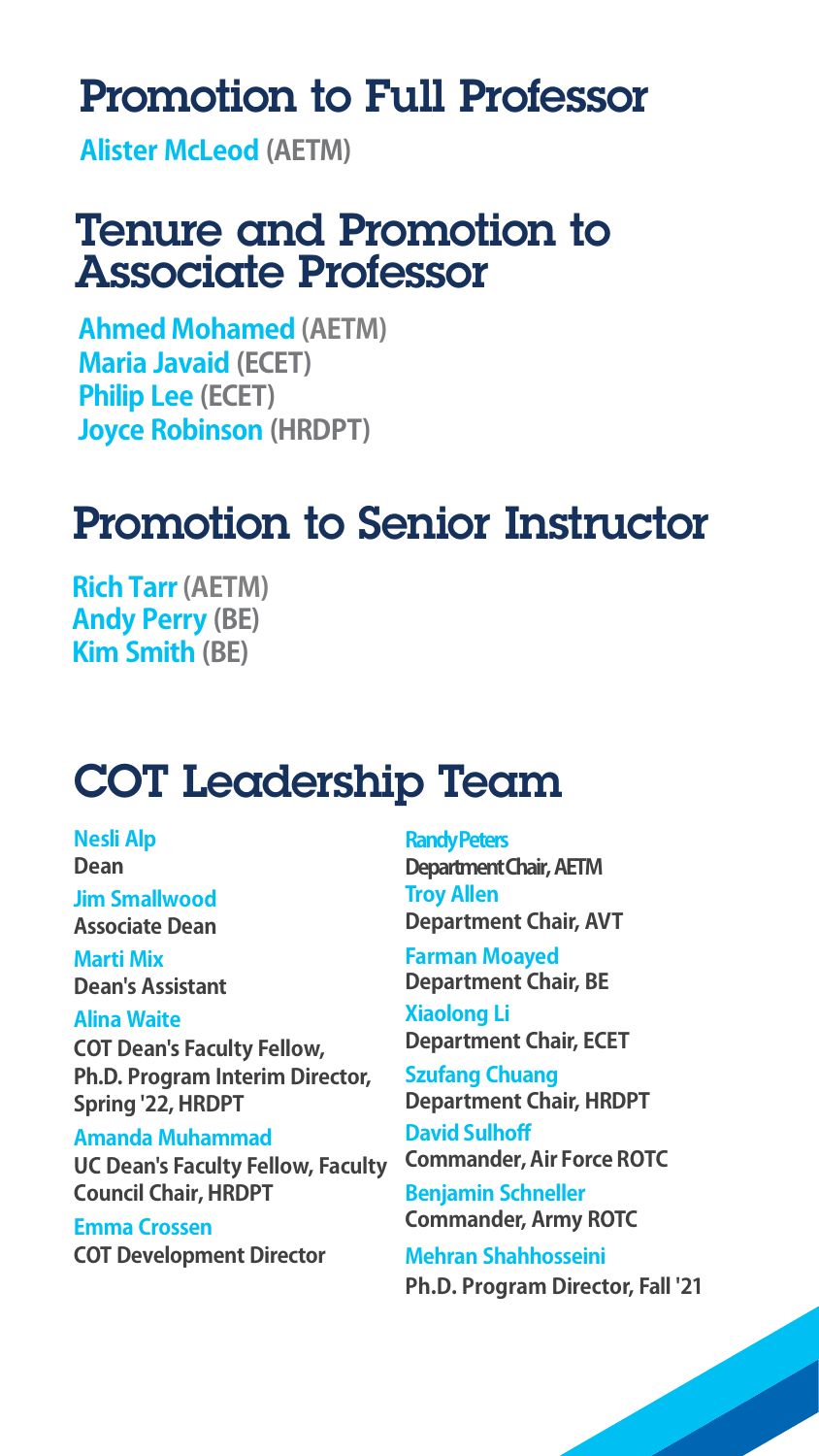# Faculty Council

#### Amanda Muhammad, HRDPT

**Chair**

UC Dean's Faculty Fellow

Kara Harris, AETM Vice Chair

#### Genell Ebbini, BE

**Secretary** 

Charmaine Mullins-Jaime, BE Vice Secretary

Randy Peters, AETM Parliamentarian

Sheikh Ferdous, AETM Department Representative Troy Allen, AVT Department Representative

Jamie Metzinger, BE Department Representative (Fall '21)

Bo McNabb, BE

Department Representative (Spring '22)

Oscar Henriquez, ECET Department Representative

Joyce Robinson, HRDPT Department Representative

Dean Nesli Alp Administrative Representative

### Staff Council

**Marti Mix Dean's Office Viola Ellis Dean's Office Mark Clauss Dean's Office Christina Cantrell Student Services Karen Dakic Student Services**

**Kathryn Elson AETM Cathy Nutter AVT Judy Johnson BE Bill Croft BE Terri May ECET & HRDPT Sierra Neill Air Force ROTC**